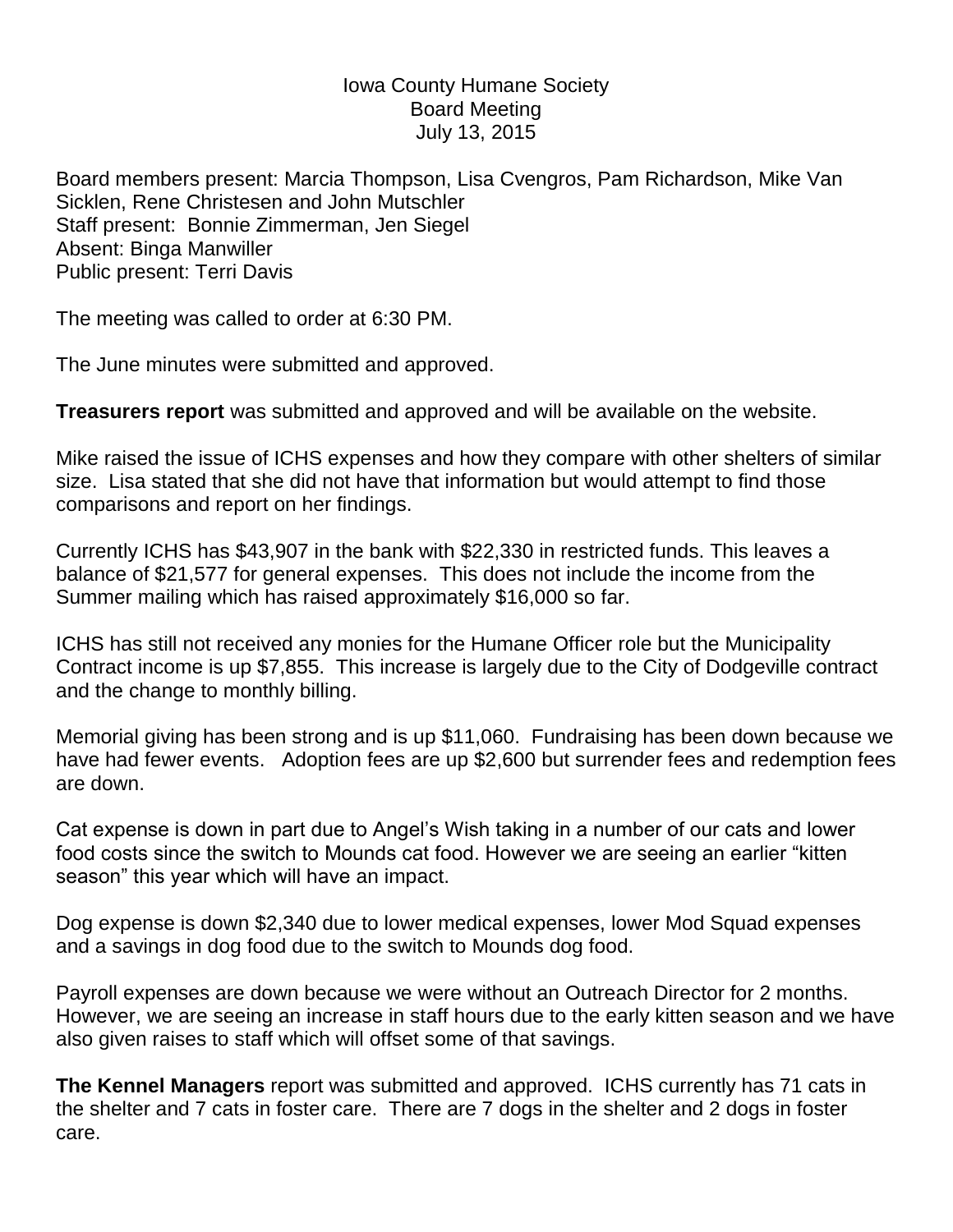Bonnie stated that DVS has a very strict policy of not spaying or neutering any kitten that weighs less than 2 pounds. DVS complained that one of the kittens ICHS had sent for surgery was slightly under that weight. They have requested that we more closely monitor kitten weights before sending then for surgery. Bonnie will make sure that no kittens weighing less than 2 pounds are sent for surgery.

**The Office Coordinator's** report was sent via email, accepted and approved. Binga noted that the office staff has been quite busy with "thank you" notes to donors as a result of our last mailing and the steady intake of kittens.

June has been a good month for adoptions with several animals adopted despite some ongoing health problems.

**Outreach/Fundraising Manager's report:** Jen reported that she still needs volunteers to staff the ICHS lunch table serving the MDA Motorcycle ride through Spring Green on Saturday July 18th. Volunteers would be needed from 11AM through 2PM. She stated that a grill will be needed along with some other supplies and she will continue to coordinate last minute details for this event.

"Paint Night" is scheduled for Sept 24th and Dodger Bowl has volunteered to host the event. Tickets will be sold and ICHS will keep a portion of the money raised.

Information on the Spay/neuter program will be up on the website this week and ads have already appeared in the local newspapers.

Dodgeville Days in August still needs a band and the search for a suitable band is ongoing.

Rene reported that the Engelhart August 29th ride will pass through Dodgeville and stop at ICHS for a tour.

Jen has continued to research available grants. She notes that most of the grants are applied for on a yearly basis. She is working to compile a master copy for grant applications in order to streamline the process.

Thank You cards have been ordered. Binga and Jen will work on the verbiage and once that is done a copy will be sent to Marcia for final approval.

Jen and Marcia met with the owner of the Dairyland Dare to explore the possibility of ICHS hosting the Quadrupedal event again. They will continue to explore options and report on the progress.

Mike suggested that designating specific goals for fundraising--such as"Dog Food for a Year"- -might be more appealing to the public and generate increased funds. Discussion followed. One issue might be that the funds raised would have to be restricted to the particular goal and this would limit our spending flexibility.